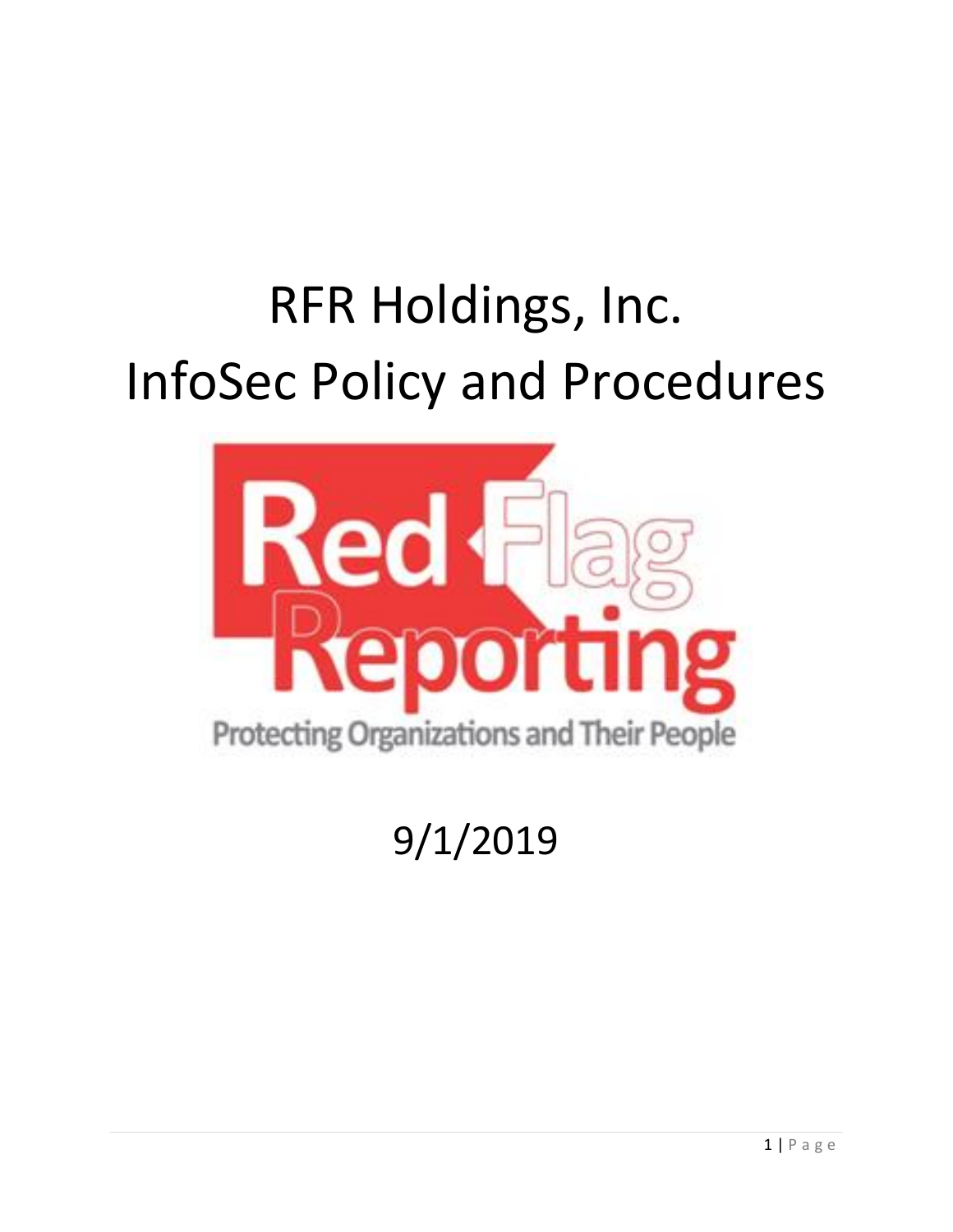The intent of this document is to provide guidelines and policies for information technology use to assure the safety of the company's information technology assets and employees.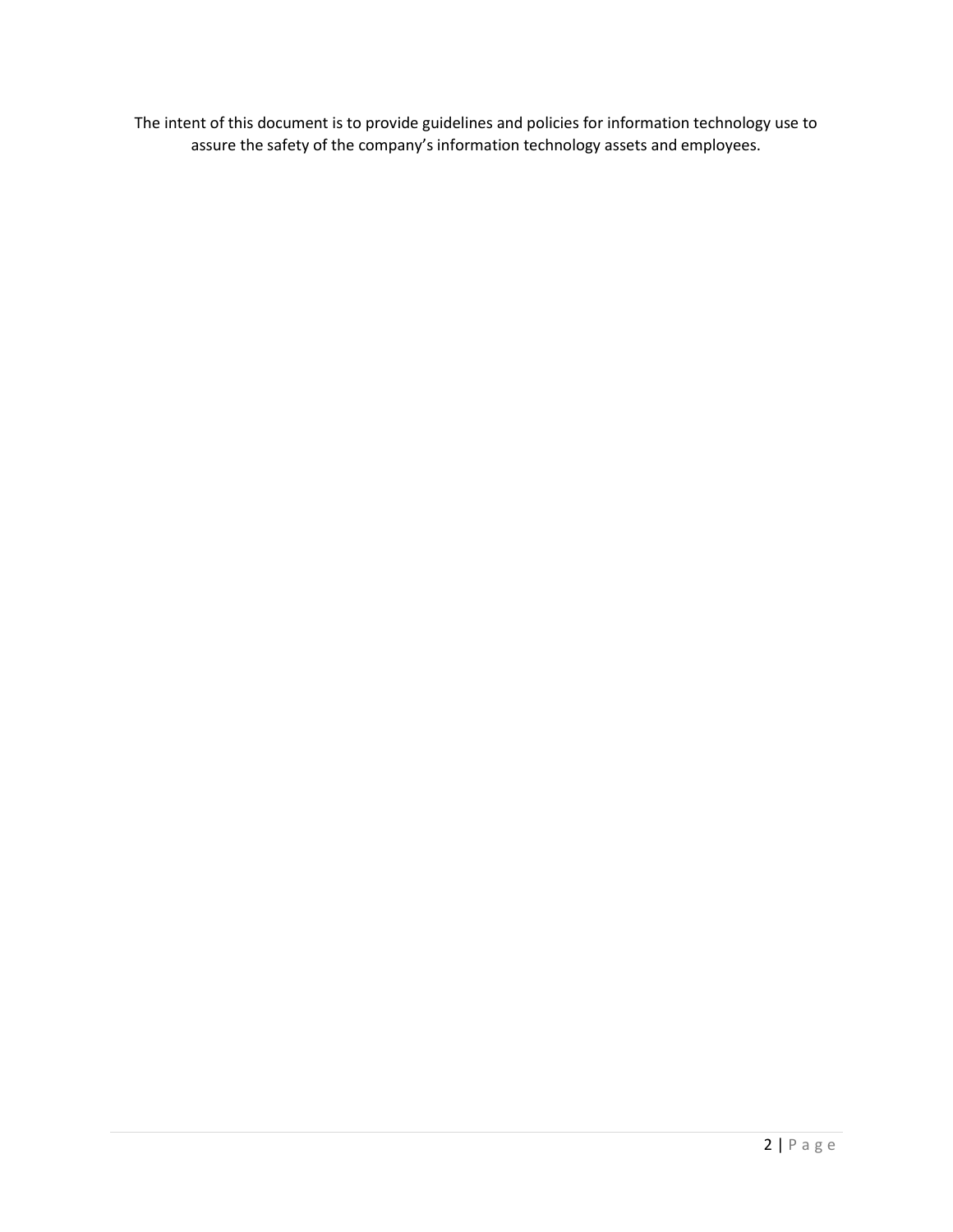# Table of Contents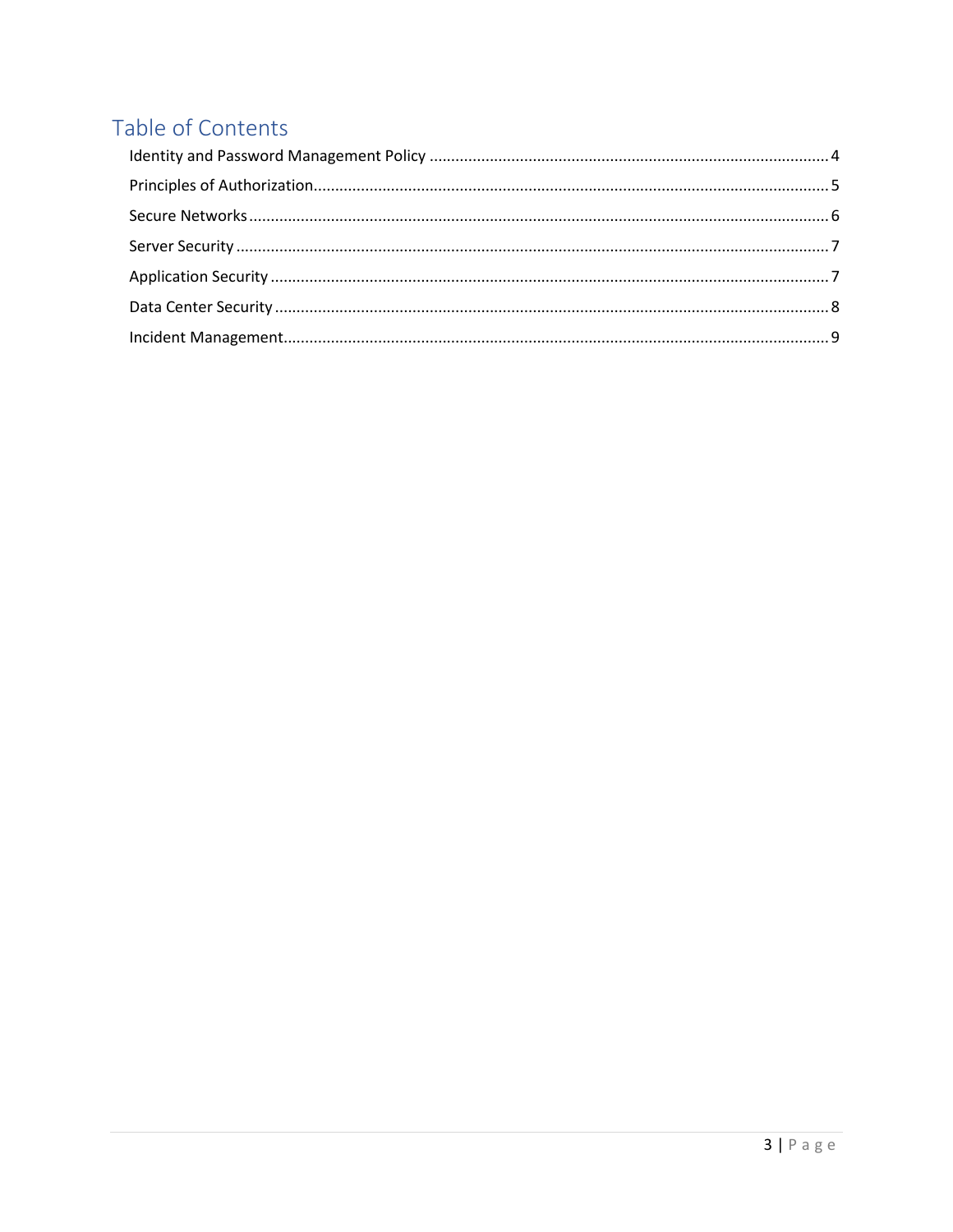# <span id="page-3-0"></span>Identity and Password Management Policy

The purpose of this policy is to define required access control measures to all Company systems and applications to protect the privacy, security, and confidentiality of Company information technology resources and data.

- 1. Identity is the unique characteristics assigned to every individual or system to enable decisions about the levels of access that should be assigned.
- 1.1 System level and user level passwords must comply with the *Password Policy*. Providing access to another individual, either deliberately or through failure to secure its access, is prohibited.
- 1.2 All computing devices must be secured with a password-protected screensaver with the automatic activation feature set to 10 minutes or less. You must lock the screen or log off when the device is unattended.
- 1.3 Employees must use extreme caution when opening e-mail attachments received from unknown senders, which may contain malware.
- 1.4 You may access, use or share Company proprietary information only to the extent it is authorized and necessary to fulfill your assigned job duties.
- 2. Passwords are an important aspect of computer security. A poorly chosen password may result in unauthorized access and/or exploitation of our resources. All staff, including contractors and vendors with access to Company systems, are responsible for taking the appropriate steps, as outlined below, to select and secure their passwords.
- 2.1 Password Creation
- 2.1.1 All user-level and system-level passwords must conform to the Password Construction Guidelines.
- 2.1.2 Users must use a separate, unique password for each of their work-related accounts. Users may not use any work-related passwords for their own, personal accounts.
- 2.1.3 User accounts that have system-level privileges granted through group memberships or programs must have a unique password from all other accounts held by that user to access system-level privileges. In addition, it is highly recommended that some form of multi-factor authentication is used for any privileged accounts

#### 2.2 Password Change

2.2.1 Passwords should be changed only when there is reason to believe a password has been compromised.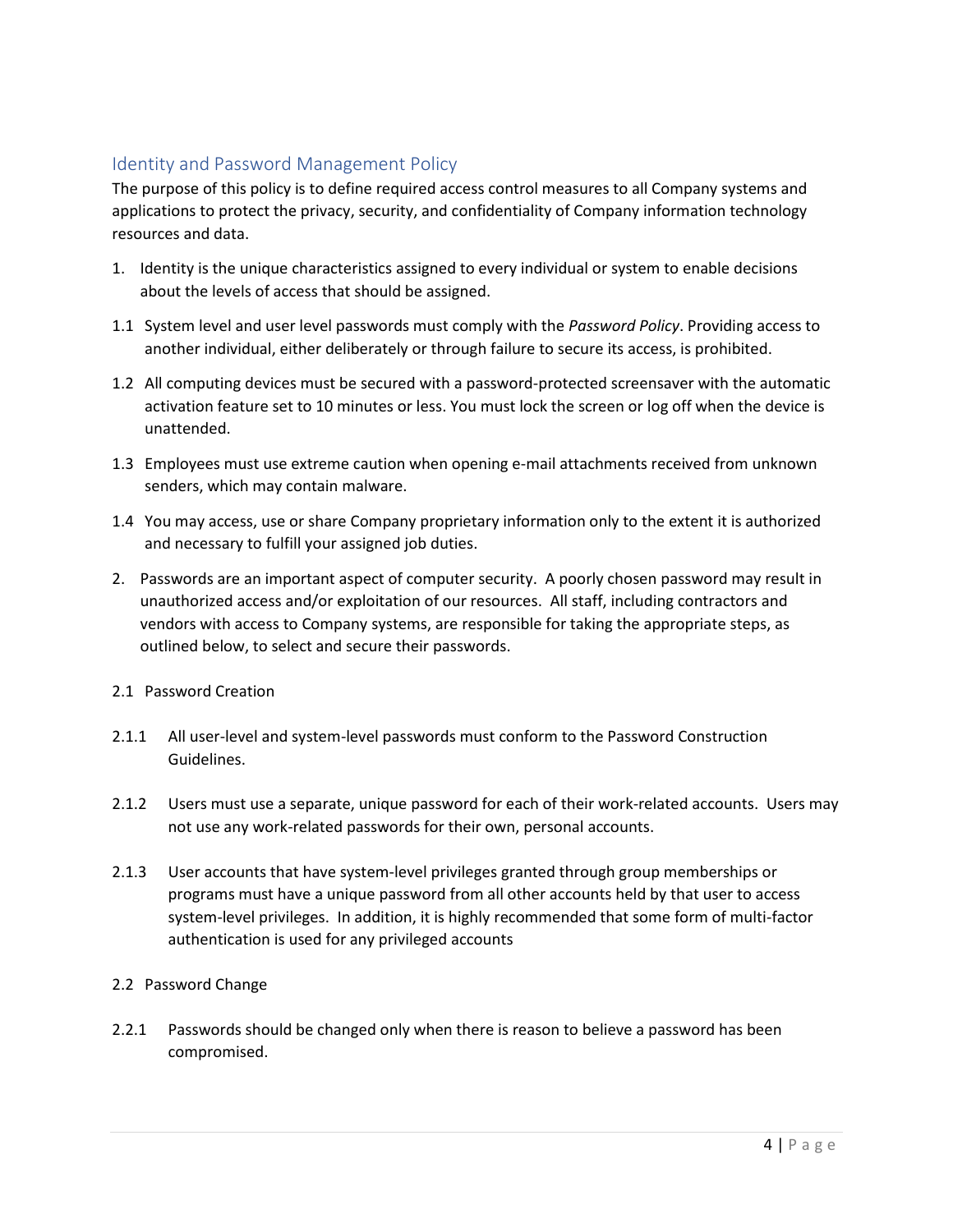2.2.2 Password cracking or guessing may be performed on a periodic or random basis by the Infosec Team or its delegates. If a password is guessed or cracked during one of these scans, the user will be required to change it to be in compliance with the Password Construction Guidelines.

#### 2.3 Password Protection

- 2.3.1 Passwords must not be shared with anyone, including supervisors and coworkers. All passwords are to be treated as sensitive, Confidential Company information. Corporate Information Security recognizes that legacy applications do not support proxy systems in place. Please refer to the technical reference for additional details.
- 2.3.2 Passwords may be stored only in "password managers" authorized by the organization.
- 2.3.3 Do not use the "Remember Password" feature of applications (for example, web browsers).
- 2.3.4 Any user suspecting that his/her password may have been compromised must report the incident and change all passwords.
- 2.4 Password Construction Guidelines. Passwords are a critical component of information security. Passwords serve to protect user accounts; however, a poorly constructed password may result in the compromise of individual systems, data, or network. This guideline provides best practices for creating secure passwords.
- 2.4.1 Guidelines: Strong passwords are long, the more characters you have the stronger the password. We recommend a minimum of 8 characters in your password. In addition, we highly encourage the use of passphrases, passwords made up of multiple words. Examples include "It's time for vacation" or "block-curious-sunny-leaves". Passphrases are both easy to remember and type, yet meet the strength requirements. Poor, or weak, passwords have the following characteristics:
	- Contain eight characters or less.
	- Contain personal information such as birthdates, addresses, phone numbers, or names of family members, pets, friends, and fantasy characters.Contain number patterns such as aaabbb, qwerty, zyxwvuts, or 123321.
	- Are some version of "Welcome123" "Password123" "Changeme123

#### <span id="page-4-0"></span>Principles of Authorization

1. Least Privilege

An authorization should only provide the privileges required for the function to be performed and no more. Following this principle helps ensure proper workflows are followed and access to functions that may expose data is contained as much as possible.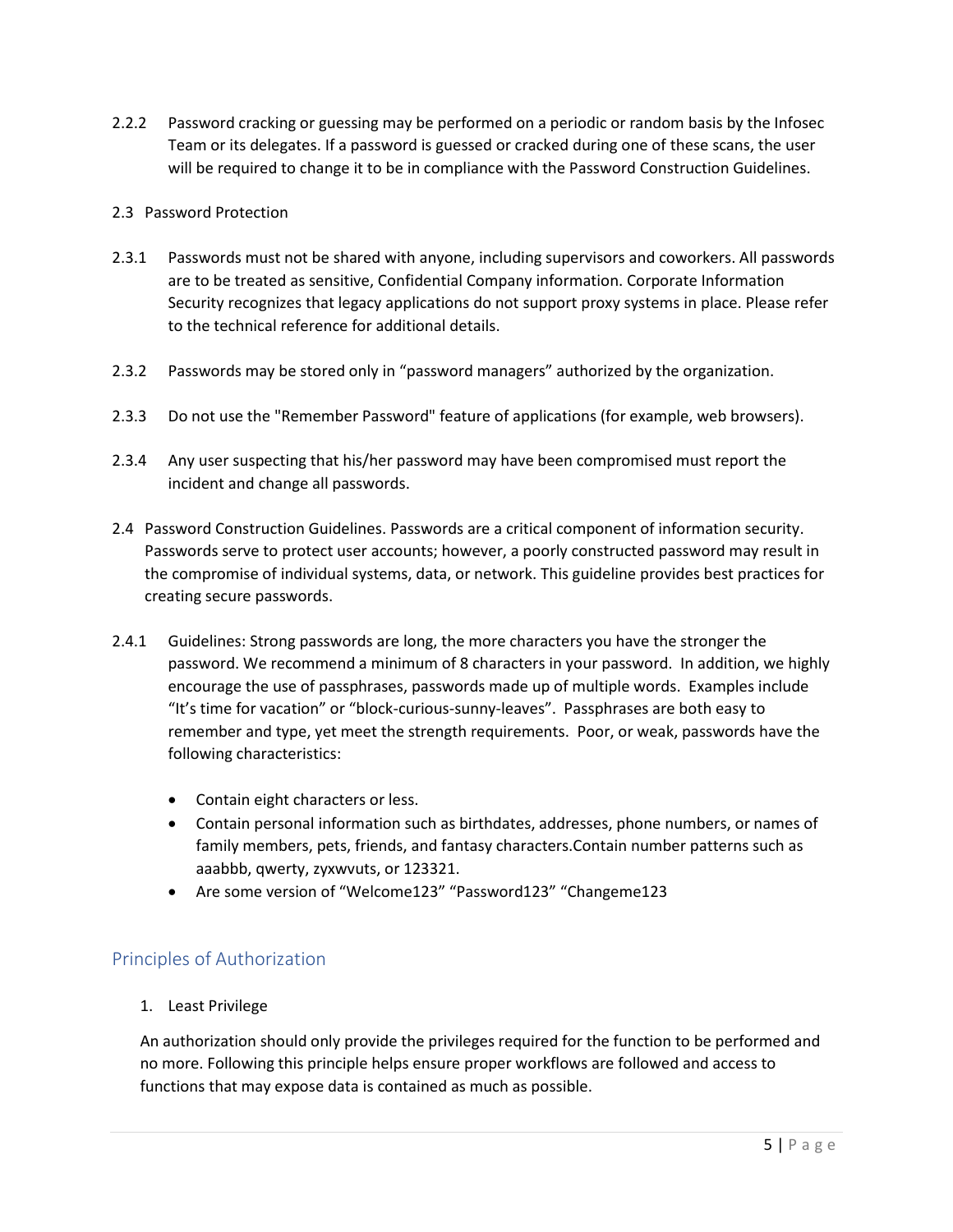#### 2. Separation of Duties

When an authorization is granted to an account it must be approved by multiple individuals. Multiple approvers ensures that the Principle of Least Privilege is followed from both a technical and process perspective, decreases opportunity for conflict of interest or fraud, and reduces the risk of error. As applied to authorization, separation of duties requires that the administrative and technical approver are not the same person, or if they must be, then the Data Custodian is not filling either role.

3. Roles in Authorization

Authorizing an account to use a system or application is responsibility of our IT department.

# <span id="page-5-0"></span>Secure Networks

Employees should only conduct Company business, access Company systems and data over secure networks. Employees should not connect Company devices to public WiFi or conduct business, access Company systems or data over public WiFi even on PCD, this includes checking Company Email Account.

- 1. Company network: at this time the Company does not own or manage a network as all employees work remotely and server/infrastructure is provided as part of our service agreement with Microsoft.
- 2. Remote workers are encouraged to use their home internet service and should either connect directly with an ethernet connection or through wireless connection.
- 2.1 Home WiFi networks should be secured using the following guidelines:
	- Change your default router password. The default passwords of most routers include words and other strings that make them relatively easy to remember and type in but also easy for password-cracking software to break. Use strong passwords with a random mix of upperand lowercase letters, numbers, and symbols.
	- Change the default name of the router. The default name of most routers is the manufacturer and model of the router. Hackers can use this information to help them break in. Change the name of the router to conceal its make and model.
	- Hide the router. Have you noticed that when you open your laptop or turn on your phone at Starbucks or the airport you see a list of Wi-Fi connections which are in range that you might potentially join? You can make a change to your router so that it does not appear in such broadcasts. Then the only way to find it will be to type in its name. For instructions on how to hide your router, see the manual.
	- Turn off remote management. You'll most likely never have any need for this, and it's a potential opening to hackers. It's best to shut it off.
	- Change the default administrator password. There are only a few of these in standard use and the hackers know what they are. Change yours. See your router's manual for instructions.
	- Stay logged OFF as an administrator. You don't need this functionality and the hackers can exploit it. Turn it off and keep it off.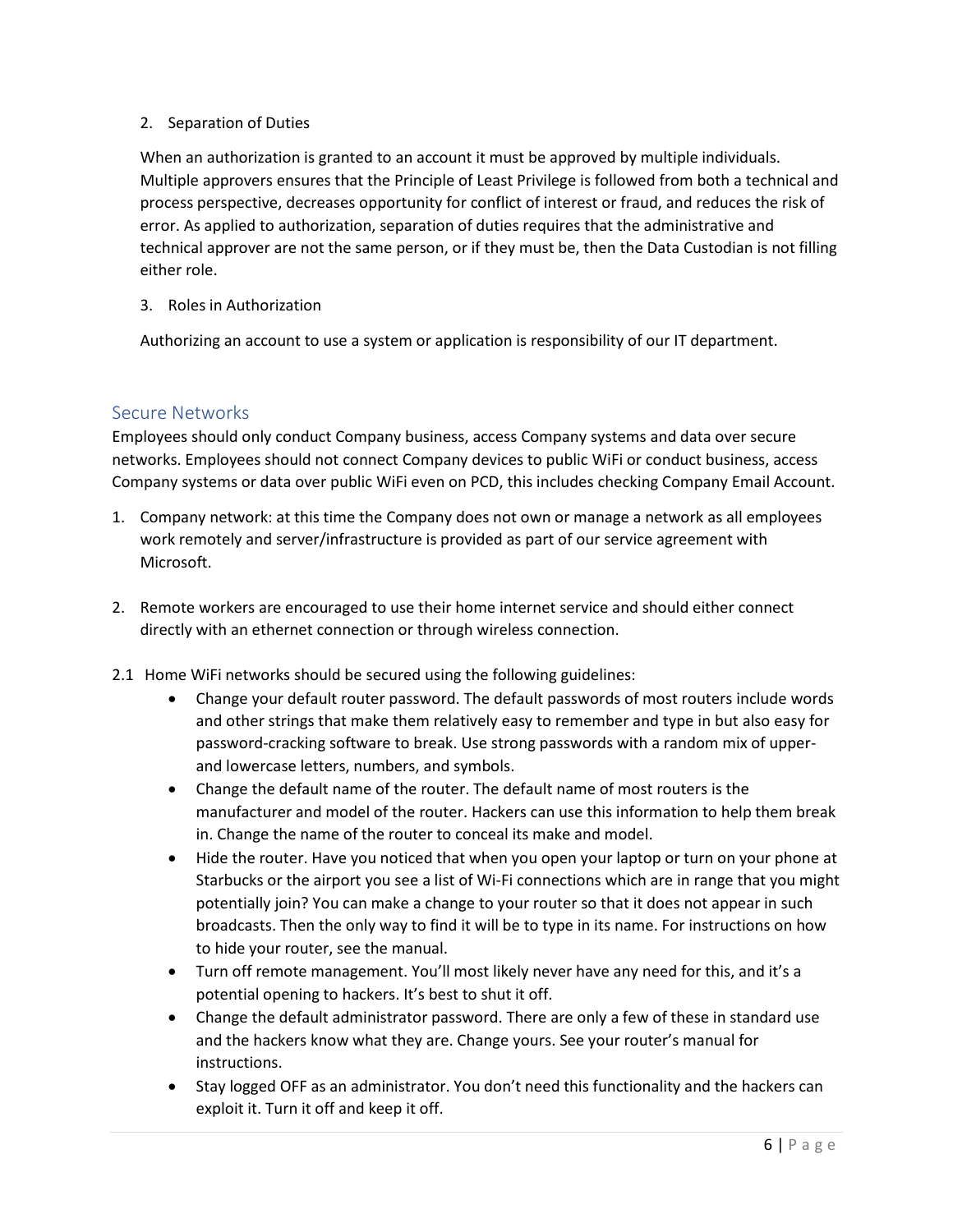• Change the settings to allow access only by MAC address. MAC means Media Access Control address, and every device that can connect to the Internet has a unique one. If you change your router to allow access only by MAC address, then the only devices which can connect to it are the MAC addresses you've told it to accept.

# <span id="page-6-0"></span>Server Security

Red Flag Reporting maintains all servers exclusively within the Microsoft Azure environment, primarily as services. Servers are managed by Microsoft Technical Support under agreement in accordance to latest Microsoft Azure InfoSec policies and Microsoft Operational Security Assurance (OSA).

# <span id="page-6-1"></span>Application Security

Application development and the security of the development life cycle is performed by Microsoft engineers on behalf of Red Flag Reporting governed by latest Best Practices for Secure Development published by Microsoft.

1. Logical security

Our solution is built with application security roles and controls. We help secure the service infrastructure with multi-tier administration, server monitoring, access control, and security standards and policies. Microsoft provides a team to ensure service reliability and continuity with standardized operations, defined change and incident management, and ongoing investments in hardening our defenses.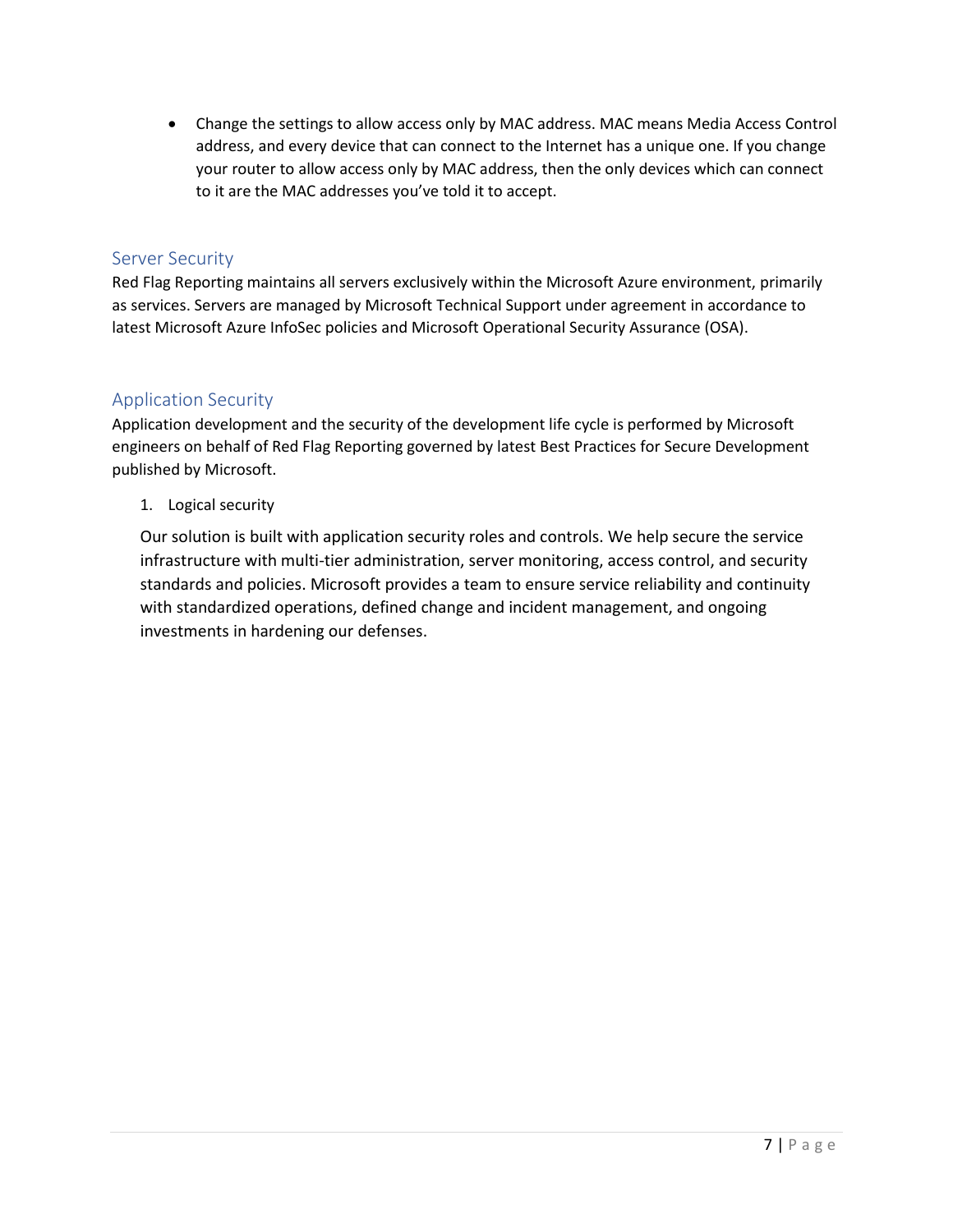# <span id="page-7-0"></span>Data Center Security

Microsoft Corporation provides Red Flag Reporting a cloud services environment that features vigorous security and continuous access to applications and data. This service ensures increased security at each phase of the cloud services delivery model and for every user interaction—physical datacenter, network connectivity, service hosting platform, and user and administrator access—to help you reap the demonstrated benefits of cloud services while minimizing your overall risk.

Ours is a security-hardened solution that has been designed using the principles of the Microsoft Security Development Lifecycle. Security roles allow us to further secure data by controlling user access through a set of access rights and permissions.

#### 1. Physical security

Microsoft datacenters provide 24-hour monitoring through physical controls, video surveillance, and access control to ensure only authorized personnel can manage applications and services.

Features we require Microsoft maintain:

- **Redundant power supplies.** To ensure business continuity, when power is lost, there are two power supplies for each datacenter: a battery provides short-term power until diesel generators can kick in. Microsoft has contracts with multiple fuel suppliers to ensure fuel delivery for the generators when it is needed.
- **Natural disaster control.** Microsoft provides seismically braced racks where required and fire prevention and extinguishing systems to protect datacenters against natural disasters.
- **Physical monitoring.** Microsoft strengthens physical security with motion sensors, 24-hour secured access, video camera surveillance, and security breach alarms.
- **Distributed Microsoft datacenter locations:** Our solution is deployed in Microsoft datacenters that are located in disperse geographies (currently only US based datacenters).
- **Secure network design and operations:** Each Microsoft datacenter provides multiple separate network segments. Segmentation helps ensure physical separation of critical, back-end servers and storage devices from the public-facing interfaces.
- **Redundant Network**: A redundant network provides full failover capability and helps ensure 99.9 percent network availability.
- **Anti-Virus**: Anti-viral and anti-intrusion measures further secure data.
- **Secure Access for Support:** All remote connections by Microsoft operations personnel must be made via Remote Desktop Service and two-factor authentication.